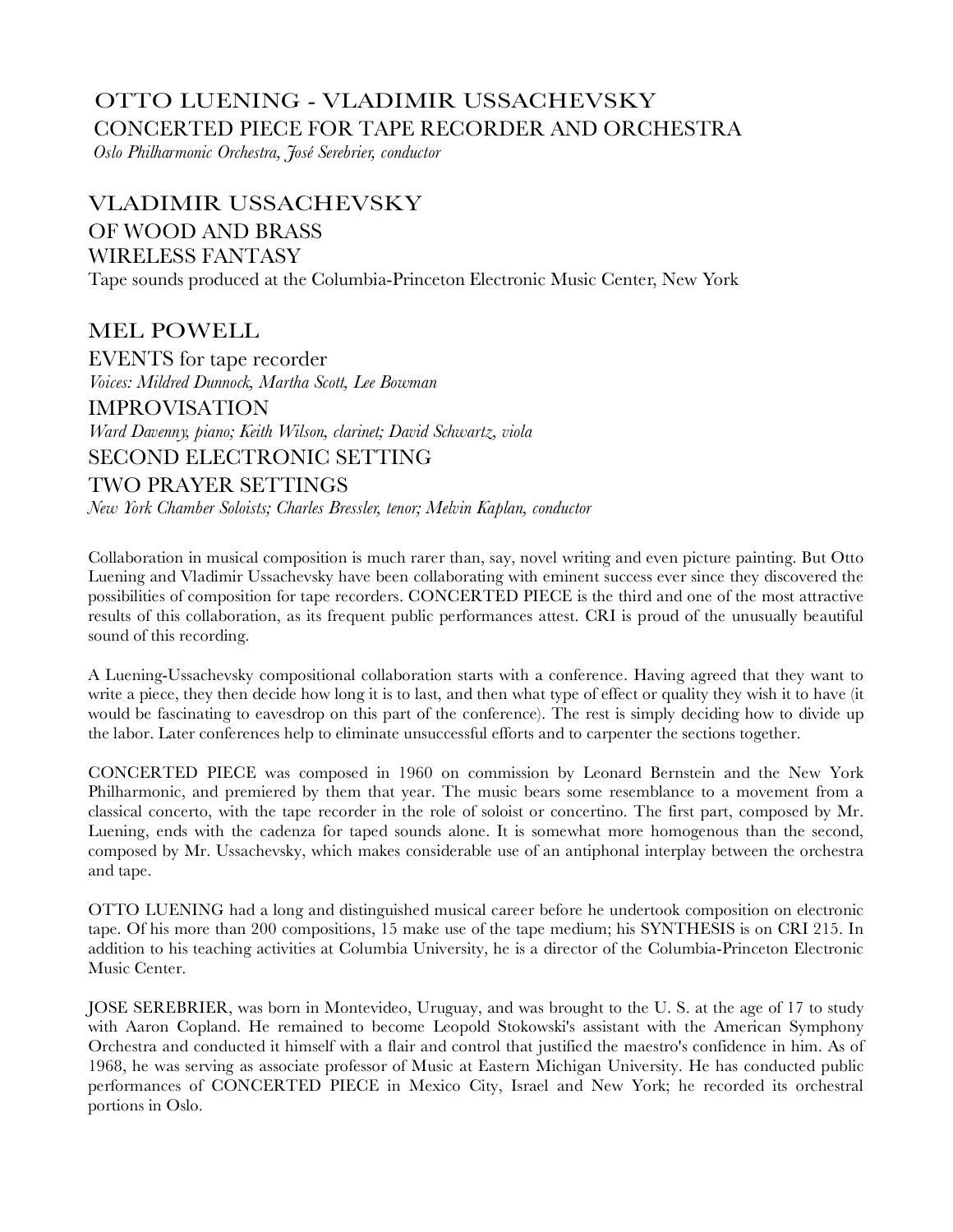VLADIMIR USSACHEVSKY is Professor of Music at Columbia University and Chairman of the Electronic Music Center. A public presentation of his first tape experiments in May, 1952, was the first performance of what became known as tape music—an indigenous American development. Besides a number of compositions for tape, he has produced two extensive film scores, one for "No Exit", a screen adaptation of Jean Paul Sartre's famous play, and another for a forty-five minute abstract movie "Line of Apogee", by Lloyd Williams. In 1967 and 1968 he was invited by the Bell Telephone Laboratories at Murray Hill, N. J. to investigate possibilities of sound synthesis on computers.

#### He writes:

"The title, OF WOOD AND BRASS (1965) is derived from the materials used in composing it. I attempted to remove the final sound materials as far as possible from the quality of the original instrumental sounds."

To achieve this, Mr. Ussachevsky used a number of machine and tape manipulative techniques which he developed from his extensive experimentation in tape medium when the latter was dependent exclusively on skilled handicraft rather than on the now popular keyboard controlled electronic sound generating devices. He adds:

"The first section consists predominantly of material evolved from the trombone and from the electronic source; the second from a single flourish on a trumpet; most of the third section was originally played on the xylophone, mixed with some electronic sounds; the final section is made almost exclusively from a glissando on the trombone and the sound of a Korean gong."

WIRELESS FANTASY was composed in 1960. The composer writes:

"The birth of wireless communication ushered in an exciting period which lasted from 1899 to 1925 when the Amateur Spark Era came to an end. Much romance and nostalgia still remain from these times."

Among the American pioneers of this period perhaps none is better known than Lee De Forrest, whose inventions led to the development of radio as we know it today. To honor him, a group of dedicated old timers formed an organization known as "De Forrest Pioneers".

It is for this organization that Mr. Ussachevsky was asked to produce an electronic work utilizing some wireless code signals as basic sound material. He was introduced to a radio pioneer, Mr. Ed G. Raser, who has an extensive collection of old wireless amateur gear in his W2ZI Historical Wireless Museum in Trenton, N. J. It is there that Mr. Ussachevsky recorded such now seldom-heard sounds as code signals produced on the old spark generators. The insertion of a fragment from "Parsifal," electronically treated to resemble a short-wave transmission, was a result of Mr. Ussachevsky's learning that Lee De Forrest used this work as the first ever to be broadcast anywhere.

#### Adds Mr. Ussachevsky:

"The first signal is 'QST', a standard call to all stations to stand by for a message of general interest. Then comes the first old open gap spark-generated code, 'DF' (for De Forrest), the identifying call of the famous Manhattan Beach Station which could be heard from Newfoundland to the Caribbean. This is soon followed by 'WA', associated with the Waldorf-Astoria Station, built in 1910, and then 'NY'. Under this is played a montage of wireless signals, until slowly the orchestral composition emerges. Toward the end 'DOC DF', the affectionate nickname by which De Forrest was known to his friends, is tapped by Mr. Raser. The FANTASY ends with the conventional code 'AR'—end of message—and 'GN'— good night".